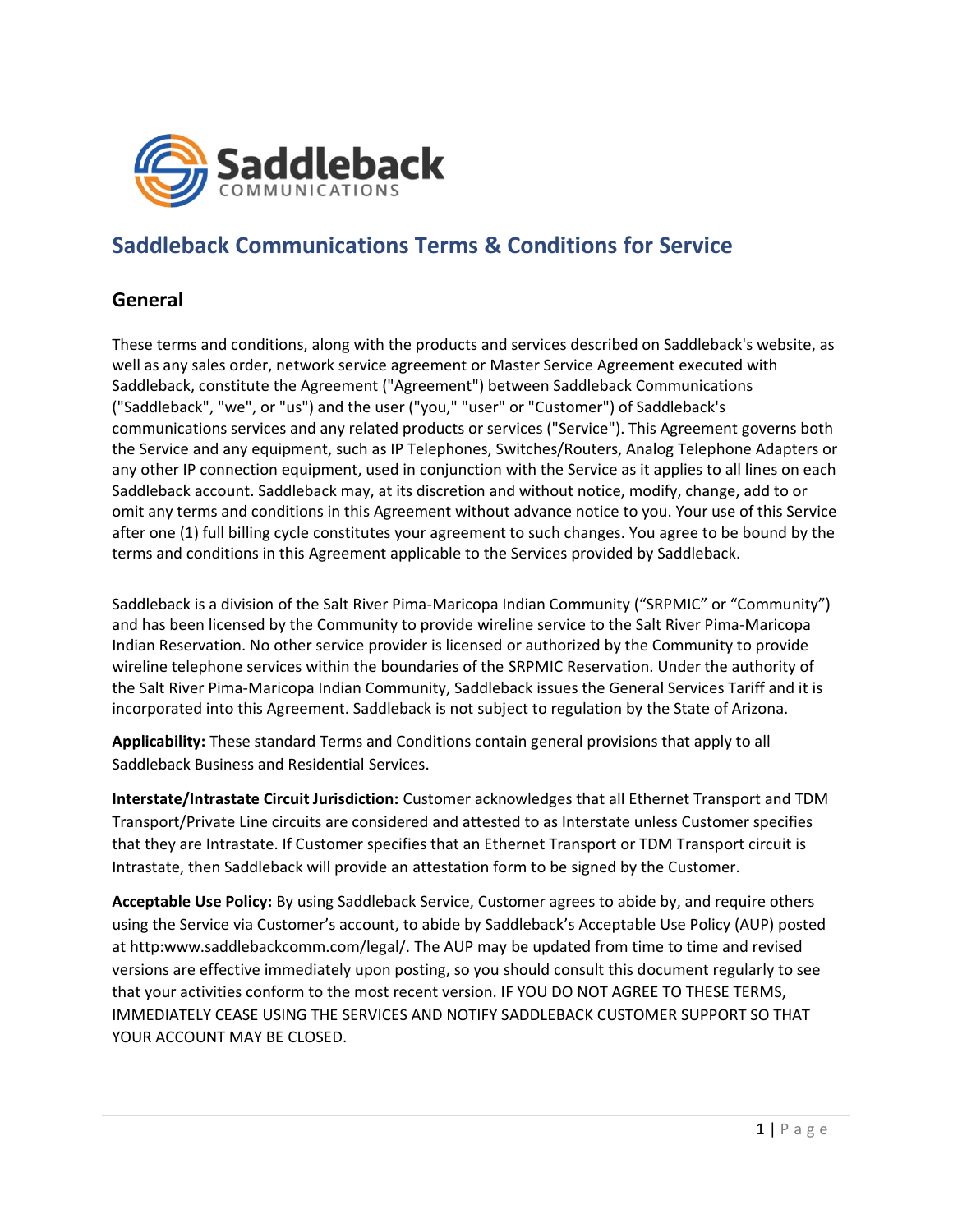# **Agreement Terms**

**Agreement Term:** The term of the Agreement shall be indicated on each specific Service Order, Network Service Agreement or Master Service Agreement. The term of service orders shall begin on the date the Services are installed.

**Agreement Expiration and Renewals:** At the end of the Agreement term, the Customer may discontinue any Service without penalty with 30 days written notice; and Saddleback may discontinue any Services with 30 days written notice. At the end of the term, Services will continue at the contracted rates on a month-to-month basis for up to 30 days, at which time, rates for the contracted Service(s) may be converted to the then current month-to-month rates unless a renewal agreement is executed.

**Relocations/Moves**: Saddleback, in its sole discretion, may allow a Customer with an existing Service contract to move their Services to a new location within the Saddleback Communication service area, without incurring termination liability charges, provided that Customer maintain all Services for the duration of the Agreement term.

**Credit Approval for New Customers:** Saddleback requires a credit approval for new customers and may require the Customer to provide a deposit. If at any time during a 12-month period during the Agreement term Customer submits a late payment, the deposit may be forfeited. Saddleback shall return the deposit to Customer after 12 months of timely payments.

# **Billing and Charges**

**Commencement of Billing**: Charges apply when Saddleback completes installation and testing of the Service(s), and the Service(s) are available for use by the Customer, unless otherwise stated in the Service Order.

**Recurring Service Charges**: For recurring service charges, Saddleback bills fixed service charges in advance, and usage-based service charges in arrears.

**Taxes:** Saddleback's rates do not include **taxes.** Customer must pay all Federal, State, County and Community taxes including, but not limited to, sales, use, gross receipt, excise, property, and transaction taxes.

**Surcharges, Recovery and Administrative Fees**: Saddleback's rates for services do not include applicable surcharges by Federal, State, County or Local government entities including, but not limited to, Federal Universal Service Fund, TRS, and 911 surcharges. Saddleback may impose additional fees or charges on Customer to recover amounts that Saddleback is required, or permitted by government or quasigovernment authorities, to collect or pay to others in support of, or to comply with, statutory or regulatory programs, plus a commercially reasonable amount to recover the administrative costs for such charges or programs including billing fees, compensation to pay phone providers, Mobile Termination charges, and charges assessed to Saddleback for terminating US and International calls. The amount of these fees, charges, or surcharges may vary.

**Payments:** Customer must pay all amounts by the due date listed on the Customer's invoice. Customer payments to Saddleback must be in the form of an electronic funds transfer (via wire transfer or ACH), credit card, or by paper check.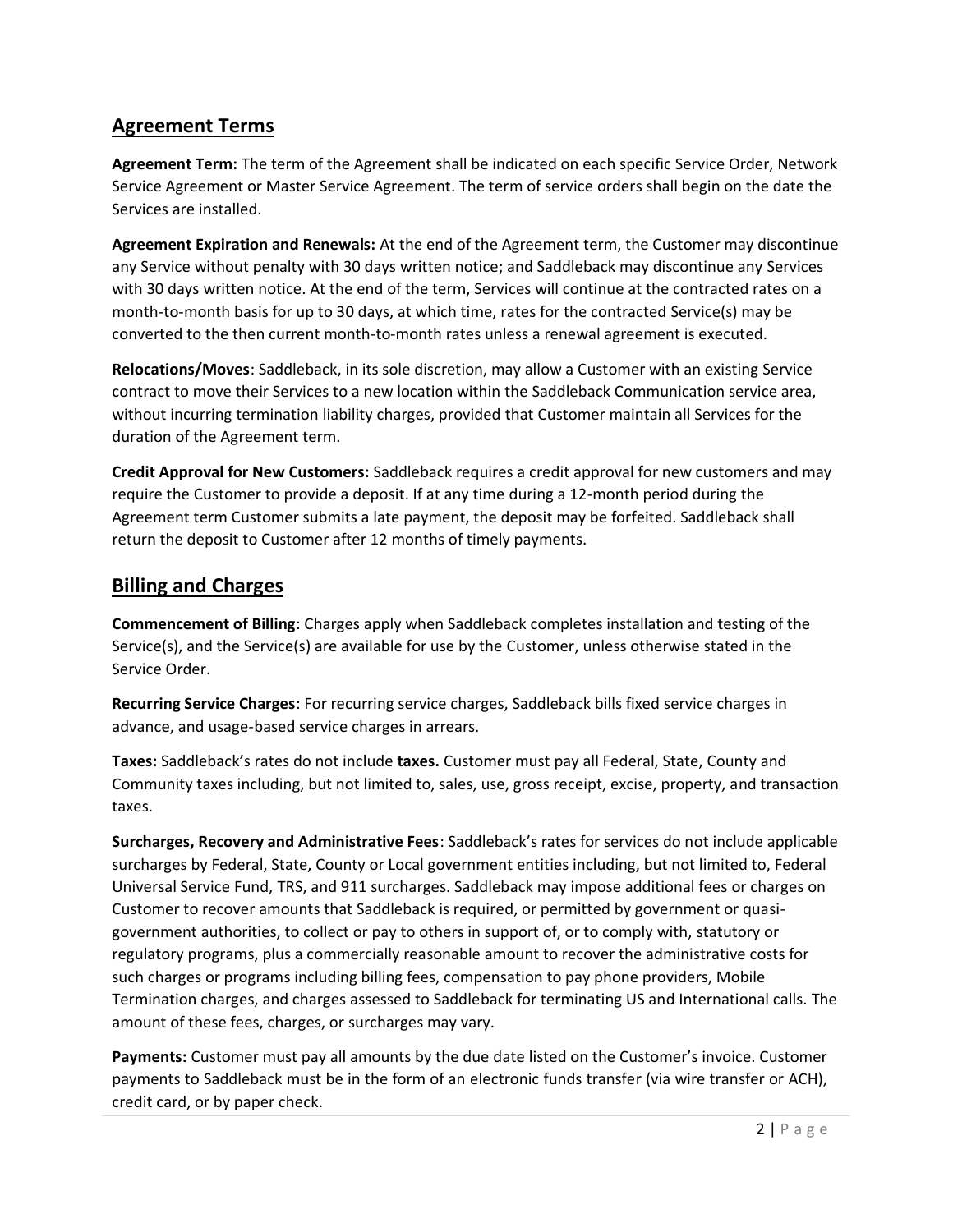**Late Fees:** Saddleback may charge a late fee or take other action to compel payment of past due amounts, including suspension or termination of services, after notification to the Customer. Services that are suspended or terminated for non-payment may be subject to a reconnection charge. Unless otherwise stated in the accompanying Service Order, Network Service Agreement, or Master Service Agreement, all past due amounts shall bear an interest rate of 1.5% per month beginning from the date first due until paid in full.

**Refunds & Disputed Invoice Charges**: Saddleback does not provide refunds for Services. Customer may, within sixty (60) days of an invoice date, dispute a charge in good faith and withhold payment of that charge provided Customer makes a timely payment of all undisputed charges and provides Saddleback with a written explanation of reasons for the Customer's dispute of the charge. Customer waives any disputes or credits that are not reported within this 60-day period. Customer must cooperate with Saddleback to promptly resolve any disputed charge. If Saddleback determines that the disputed charges are valid, Saddleback will notify Customer and the amount in question shall be due and payable immediately. Saddleback may, in its sole discretion, waive disputed charges. For questions or concerns regarding refunds or disputes, please contact Customer Service at 480.362.7150 or [customerservice@saddlebackcomm.com.](mailto:customerservice@saddlebackcomm.com)

**Collections:** Saddleback may hire a third party to collect past due amounts. In addition to those amounts owing, Customer shall be responsible for all costs, fees, andexpenses associated with collecting any past due amounts, including without limitation, reasonable attorneys' fees. Customer's liability for Saddleback's legal expenses and attorneys' fees, notwithstanding collection efforts, may be settled prior to an actual legal proceeding.

**Price Changes:** In the event that changes to regulatory requirements or conditions increase Saddleback's costs of providing services, then Saddleback reserves the right upon thirty (30) days' written notice to Customer, to increase the price of any Service in an amount sufficient to recover its increased costs resulting from said changed regulatory requirements or conditions. In the alternative, Saddleback reserves the right to discontinue Services to Customer upon thirty (30) days' written notice if its costs of providing Service increases as a result of changes to regulatory requirements or conditions. In the event that Saddleback increases any rate pursuant to this provision, then Customer may discontinue the affected Services without payment of any Early Termination Charge, provided that Customer provides Saddleback with not less than thirty (30) days' written notice of its intent to discontinue the Service.

#### **Early Termination Charges:**

Customer shall pay Saddleback an Early Termination Charge equal to fifty percent (50%) of the monthly recurring rate, multiplied by the number of months remaining in the minimum term of the Agreement.

Early Termination Charges will be waived for an individual service in the event that the Customer executes a new agreement with Saddleback for services equal to or greater than one hundred percent (100%) of the remaining value of the individual Service under this Agreement.

With respect to all Month-to-Month term agreements, the Customer may terminate Service with thirty (30) days' written notice to Saddleback with no Early Termination Charge liability.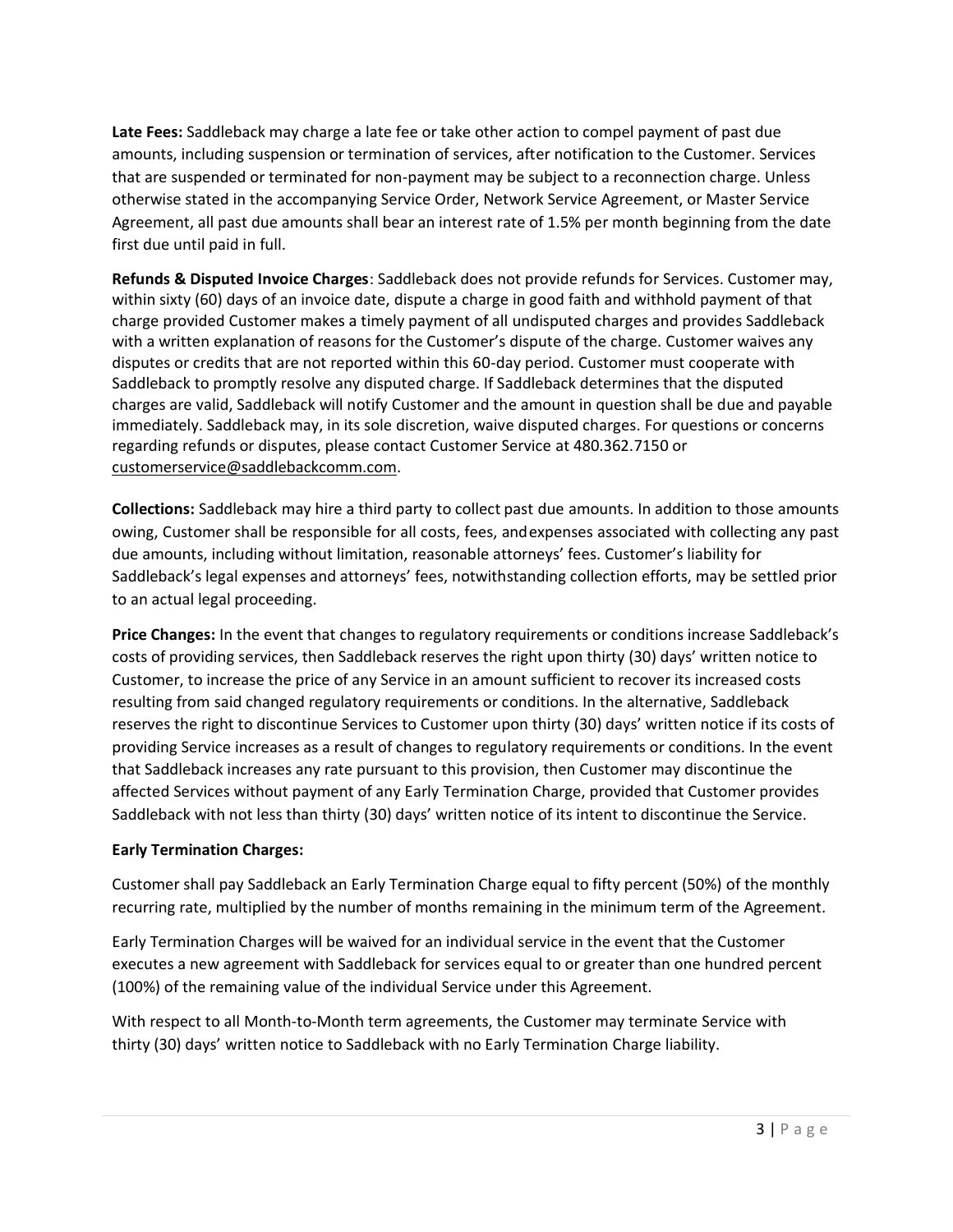# **E911 DISCLOSURE FOR SADDLEBACK UCaaS or HOSTED PBX CUSTOMERS**

Saddleback provides access to emergency calling services, allowing users to access either basic 911or Enhanced 911 (E911) service. Saddleback customers using IP Desk Phones or Softphones can dial 911 directly from their IP Desk Phones or Softphone.

When using Unified-Communications-as-a-Service ("UCaaS") or a hosted PBX phone system, emergency calling services work differently than you may have experienced using traditional wireline or wireless telephones. Your access may differ depending on your location or the device you are using.

The Federal Communications Commission ("FCC") requires that Saddleback, like all Voice Over Internet Protocol ("VoIP") service providers, inform its customers of any differences between the E911 access capability available with Hosted PBX as compared to the E911 access capability available with traditional telephone service. (A copy of this FCC order is available a[t https://www.fcc.gov/cgb/voip911order.pdf\)](https://www.fcc.gov/cgb/voip911order.pdf). We ask that you carefully read this E911 Disclosure and understand how these differences affect your ability to access E911 services.

Acceptance of these Terms and Conditions indicate: (1) you have read and understood this E911 Disclosure, (2) you understand that you may not be able to contact emergency services by dialing 9-1-1 using Hosted PBX, and (3) you understand that you must inform users of Hosted PBX that they may not be able to contact emergency services by dialing 9-1-1 using Hosted PBX.

**HOSTED PBX E911 SERVICES MAY NOT OPERATE DURING A POWER OUTAGE.** Although the Integrated Access Device ("IAD") Saddleback placed on your premises is equipped with back-up battery power, in the event of a commercial power outage lasting longer than the IAD battery life, the IAD will lose power causing a loss of voice and data service, including access to E911 services. Once power service is restored, you may be required to reset your equipment before you will be able to use Hosted PBX to contact E911 services. You are responsible for providing an uninterruptible backup power supply if you wish to ensure continued operation of electrical equipment in the event of a power outage.

**HOSTED PBX E911 SERVICES WILL NOT OPERATE IF YOUR BROADBAND CONNECTION IS DISRUPTED OR Hosted PBX HAS BEEN SUSPENDED FOR ANY REASON, INCLUDING, FOR EXAMPLE, NON-PAYMENT.** Once your broadband connection and Hosted PBX have been restored, you may be required to reset your equipment before you will be able to use Hosted PBX service to contact E911 services.

**YOU MUST PROVIDE SADDLEBACK WITH YOUR CORRECT SERVICE ADDRESS OR Hosted PBX E911 SERVICE CALLS MAY BE ROUTED TO EMERGENCY PERSONNEL WHO WILL NOT BE ABLE TO ASSIST YOU**. If you move a registered device, you must immediately contact Saddleback to update the Registered Address with the new physical location of the device. If you do not update the Registered Address, any 911 calls made from the device may be sent to the wrong emergency response center and will not transmit your current location information to emergency responders, delaying emergency assistance to you.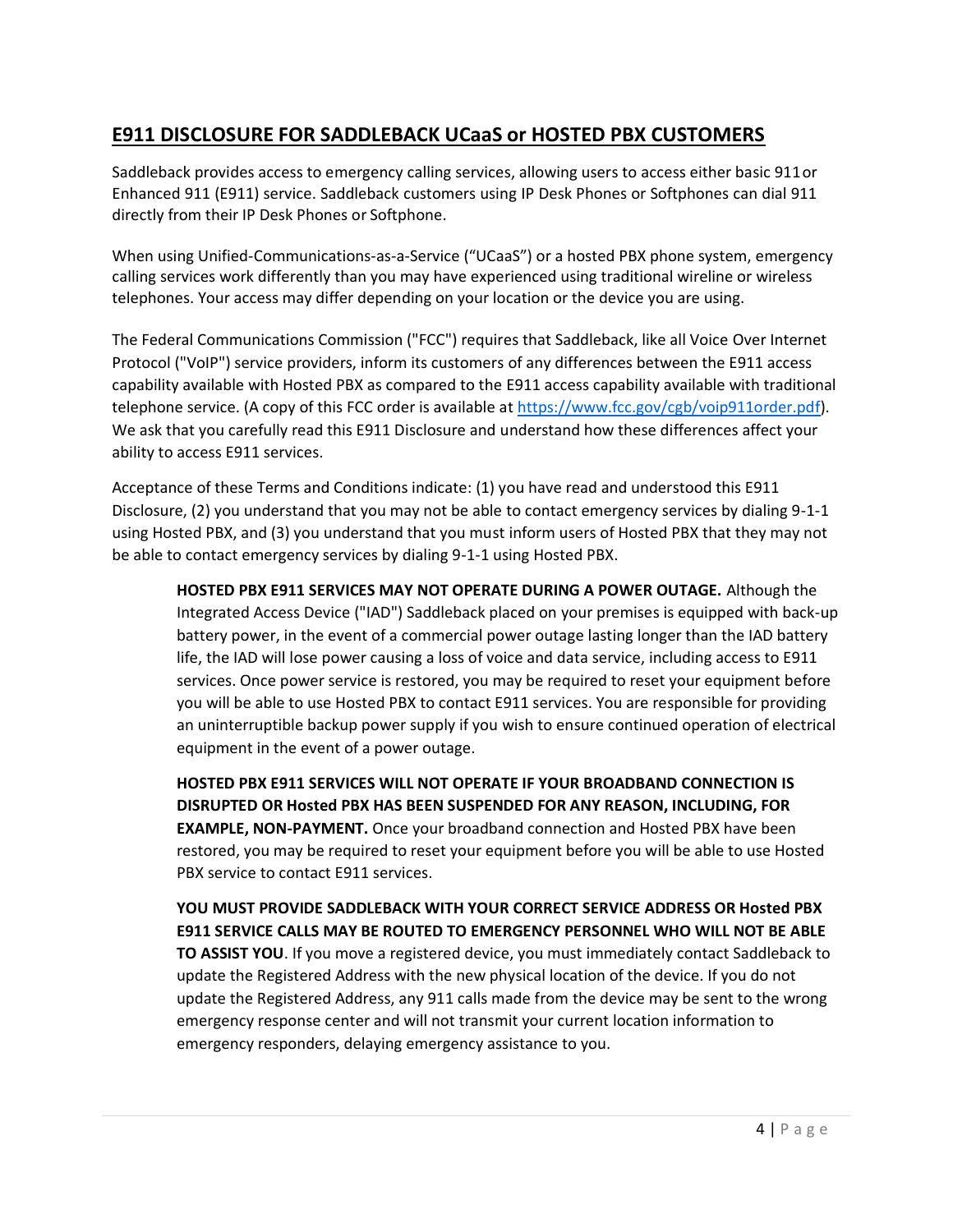**HOSTED PBX E911 SERVICES CALLS MAY NOT COMPLETE OR MAY BE ROUTED TO EMERGENCY PERSONNEL WHO WILL NOT BE ABLE TO ASSIST YOU IF YOU DISABLE, DAMAGE OR MOVE THE IAD TO A LOCATION OTHER THAN THE SERVICE ADDRESS YOU PROVIDED TO SADDLEBACK WHEN SERVICE WAS INITIATED.** If you wish to move to a new Service address or report damage to your IAD, please call Saddleback Customer Service at (480) 362-7150 during the hours of 8 a.m. to 5 p.m. Arizona time, Monday – Friday.

## **Other/Misc.**

**Assignment:** Customer shall not assign any of its rights or delegate any of its obligations contained in this Agreement without Saddleback's prior written consent, which consent shall not be unreasonably withheld, conditioned or delayed; provided, however, that Customer may assign its rights or delegate its obligations without such consent and upon 60 days prior written notice to Saddleback, to (a) one of its wholly owned Subsidiaries/Affiliates, or (b) an entity that acquires all or substantially all of the business or assets of Customer to which this Agreement pertains, whether by merger, reorganization, acquisition, sale, or otherwise.

**90 day Out Clause:** Customer may cancel this Agreement within the first ninety (90) days of the installation date without incurring Early termination Charges if the Customer experiences significant service interruptions or service-related problems that Saddleback is unable to correct within thirty (30) days of receiving written notice from Customer.

**Equipment Returns**: If Customer terminates this Agreement, all Saddleback equipment provided as part of the service offering, shall be returned in good working condition. Customer is responsible for all return shipping charges for any hardware returned to Saddleback for any reason, including situations in which hardware is covered under warranty.

**Not for Resale:** Customer represents that it is not a reseller of any telecommunications services provided under this Agreement and it is not entitled to any reseller discounts under any laws.

**Customers Installation Responsibilities:** Customer will reasonably cooperate with Saddleback to install Services. Saddleback may refuse to install Services if Saddleback determines, in its sole discretion, that any condition on Customer's premises could be unsafe for any person or is likely to cause injury to any person. Additional Customer responsibilities relating to a particular product or service may be required as defined in a service order or other documentation or communications from Saddleback.

**Fraudulent Use of Long Distance or Toll Services:** Customer is responsible for all charges attributable to Customer incurred by the Service including: authorized or unauthorized charges placed by or through Customer's equipment or software via any remote access features, or transferring capability or call forwarding, even when such calls are placed fraudulently. In the case of usage-based Services, Customer is responsible for all usage charges even if incurred as the result of fraudulent or unauthorized use of Service; except that Customer shall not be responsible for fraudulent or unauthorized use by Saddleback or its employees.

**Service Level Agreement (SLA) and Credits:** Saddlebacks Service Level Agreements with committed network uptime, response times and impairment credits can be found at: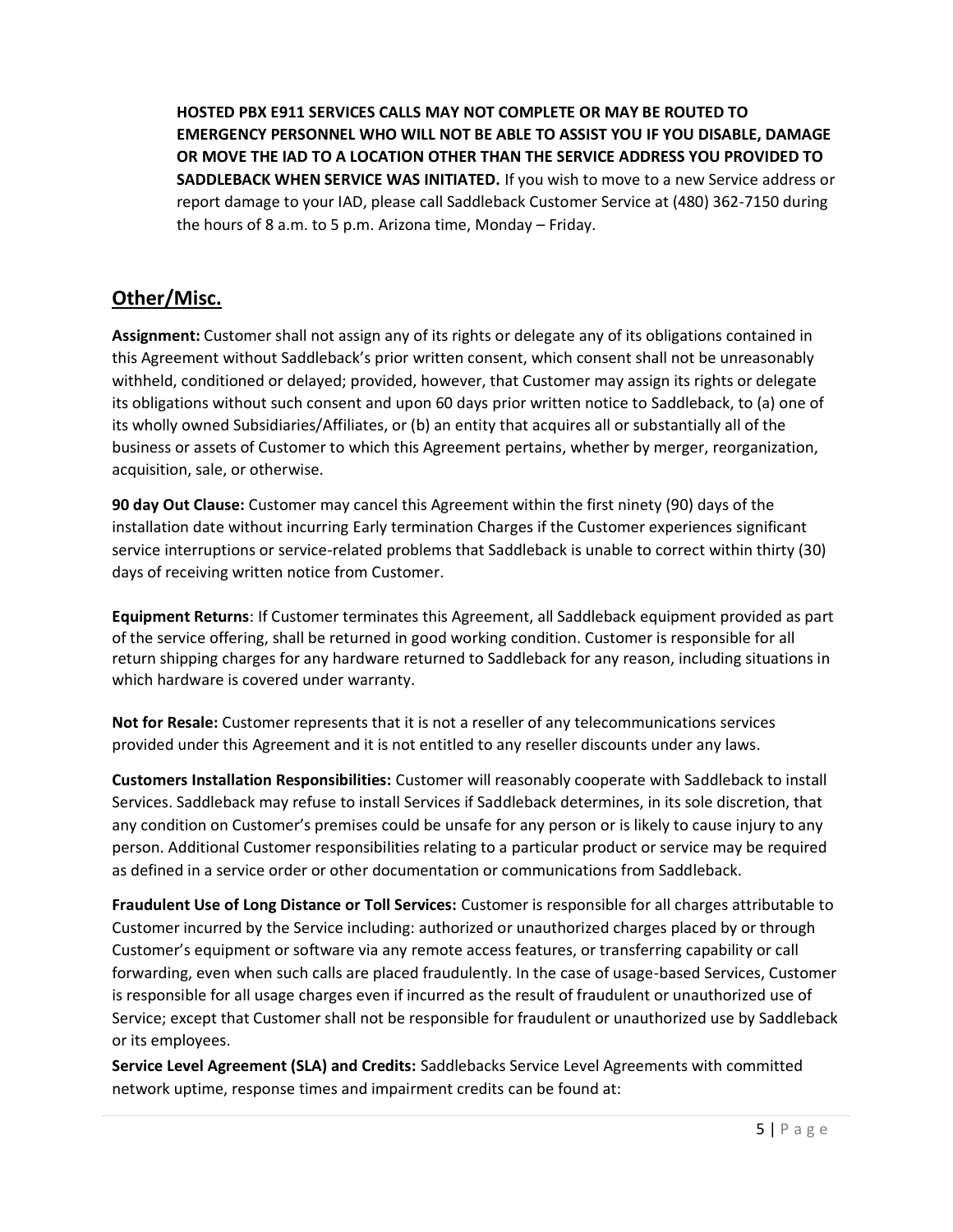#### <https://saddlebackcomm.com/legal/>

**Call Monitoring for Troubleshooting**: Customer consents to Saddleback listening to and/or recording calls between Customer and Saddleback technical staff without notice to Customer as permitted by applicable law. For example, Saddleback listens to and records calls for training, quality monitoring, and troubleshooting purposes.

**CALEA:** Upon receiving notice of a Communications Assistance for Law Enforcement Act (CALEA) request or other lawful court order or subpoena related to any applicable Saddleback Service, Saddleback shall cooperate with the requesting agency as required by law.

**Scheduled Maintenance:** Scheduled maintenance of the Saddleback network will not normally result in Service interruption or outage. However, in the event scheduled maintenance should require a Service interruption or outage, Saddleback will exercise commercially reasonable efforts to: (i) provide Customer with seven (7) days' prior written notice of such scheduled maintenance, (ii) work with Customer in good faith to attempt to minimize any disruption in Customer's Services that may becaused by such scheduled maintenance, and (iii) to perform such scheduled maintenance during the non-peak hours of 12:00 a.m. (midnight) until 6:00 a.m. local time.

**Abuse and Fraud:** Customer will not use Services or allow Services to be used: (1) for fraudulent, abusive, unlawful or destructive purposes including unauthorized or attempted unauthorized access to, or alteration, abuse or destruction of information, or (2) in any manner that causes interference with Saddleback's or another's use of the Saddleback provided network.

**Force Majeure**: Neither party shall be liable, nor shall any credit allowance or other remedy be extended, for any failure of performance or equipment due to a Force Majeure Event. A Force Majeure Event means any act, event, or condition materially and adversely affecting the ability of a party to perform or comply with any material obligation, duty or agreement required under this Agreement, if such act, event, or condition is beyond the reasonable control of the nonperforming party or its agents, and is not the result of the willful or negligent action, inaction or fault of the party relying thereon, and the nonperforming party has been unable to avoid or overcome the act, event or condition by the exercise of due diligence, including without limitation: (A) an act of God, epidemic, landslide, lightening, earthquake, fire, explosion, storm, flood or similar occurrence; (B) an act of public enemy, war, blockage, insurrection, riot, general unrest or restraint of government and people, civil disobedience, sabotage, act of terrorism or similar occurrence; (C) an order or judgment (including without limitation a temporary restraining order, temporary injunction, preliminary injunction, permanent injunction, or cease and desist order) or other act of any federal, state, county or local court, administrative agency or governmental office or body which prevents a party's obligations as contemplated by this Agreement;or (D) adoption or change (including a change in interpretation, enforcement or permit requirement) of any federal, state or local law after the Effective Date of this Agreement, preventing performance of or compliance with the obligations hereunder. In the event Saddleback is unable to deliver Service as a result of a Force Majeure Event, Customer shall not be obligated to pay Saddleback for the affected Service for so long as Saddleback is unable to deliver the affected Service.

**Limitations of Liability:** Neither Party will be liable to the other Party or any other party for any consequential, indirect, special, punitive, incidental, exemplary or lost profits, damages of any kind, whether foreseeable or unforeseeable, including damages for loss of data, goodwill, investments, use of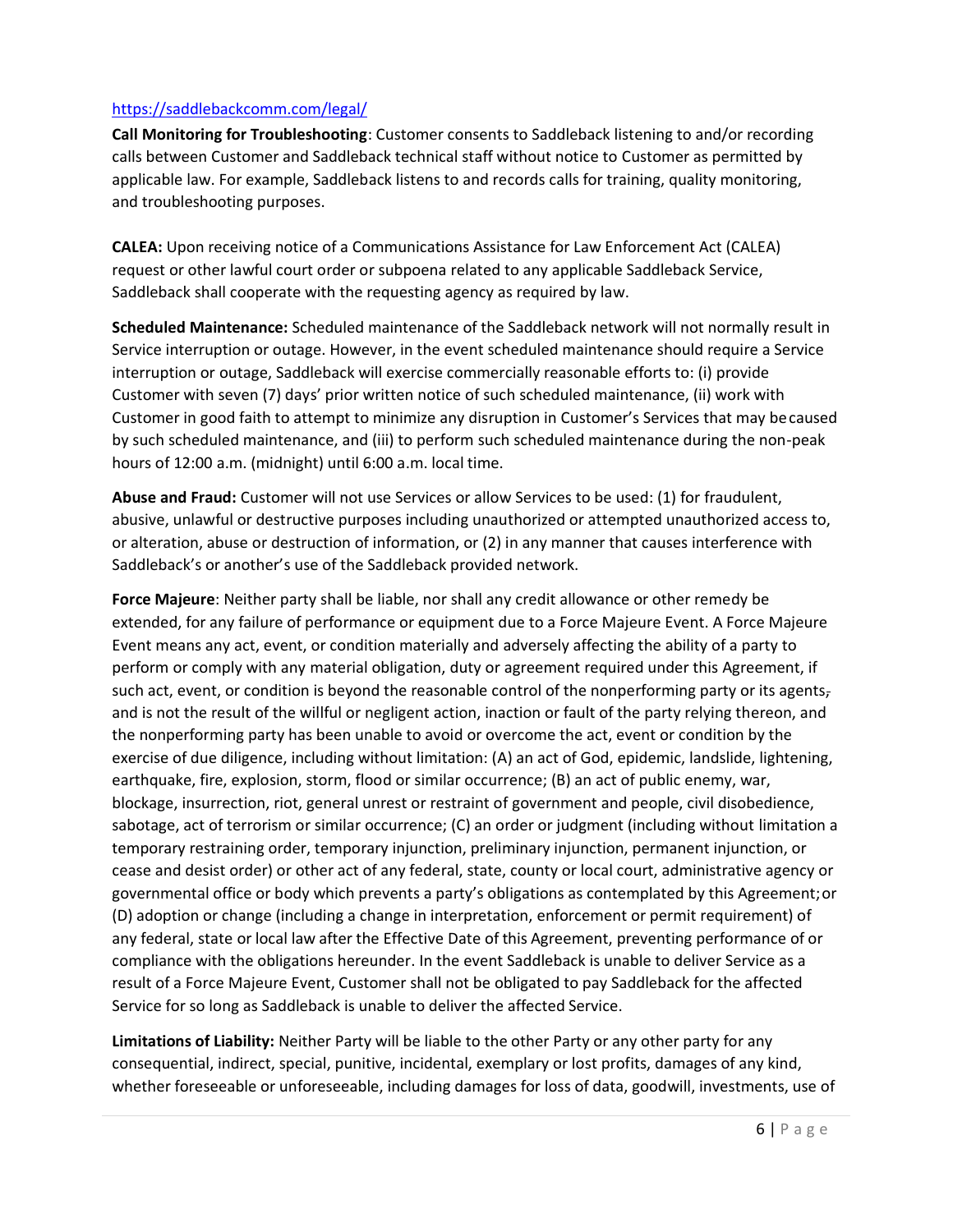money or use of facilities, interruption in use or availability of data, stoppage of other work or impairment of other assets, even if advised of the possibility of such damages, arising out of (i) the performance or nonperformance of the Agreement or of products, software or Services provided under the Agreement, or (ii) any claim, cause of action, breach of contract, indemnity, or any express or implied warranty, misrepresentation, negligence, strict liability, or other tort. The previous sentence will not apply to instances of gross negligence or willful misconduct.

**Governing Law and Dispute Resolution:** This Agreement and Customer's use of Services shall be governed and construed by the laws of the Salt River Pima-Maricopa Indian Community. Nothing contained in these Terms and Conditions is intended to waive Saddleback's or the Salt River Pima-Maricopa Indian Community's sovereign immunity.

**Right to Terminate:** In addition to any other rights at law or in equity, Saddleback may immediately and without notice, suspend the delivery of Services and/or terminate this Agreement in the event that Customer (i) fails to provide a deposit or guarantee of payment, as required by this Agreement or (ii) fails to make payment when due; or (iii) becomes insolvent or bankrupt or ceases paying its debts generally as they mature; or (iv) commits a breach of any of the terms of this Agreement (other than a breach of the pre- payment or payment obligation as addressed in (i) and (ii) above) and fails to remedy such breach within thirty (30) days after receipt of written notice thereof. In the event of any termination of this Agreement, Customer shall pay Saddleback for all Services rendered through and including the date of termination. Customer understands and agrees that any breach by Customer of its obligations under this Agreement shall also be deemed a breach by Customer of its obligations under any other agreements it has entered into with Saddleback and understands and agrees that such breach shall authorize Saddleback to immediately suspend performance under, and/or terminate, said agreements with Customer for default if such breach(es) have not been cured within the time provided for in this Agreement. The following describe various acts of omission and commission that constitute breach of Customer's obligations under this Agreement but is not an exhaustive list of such acts:

- Customer fails to perform any material obligation under this Agreement or violates any material term or condition of this Agreement, including a payment or security obligation, and such failure or violation is not cured within thirty (30) calendar days [24 hours for a payment or security default] following receipt of a default notice (which may be in electronic form, such as email) from Saddleback, then the Saddleback shall have the right to terminate this Agreement upon written notice to Customer; or
- Customer fails to maintain the licenses, approvals or other authorizations required for theproper conduct of its business or uses the Services for any unlawful, unauthorized or fraudulent purpose or in any materially abnormal manner; or
- Customer fails to activate Services by passing minutes of use within thirty (30) calendar days after notification by Saddleback that Services are available for activation (testing and turn-up of Services); or
- Customer resells any Services or becomes a reseller of any Services provided underthis Agreement; or